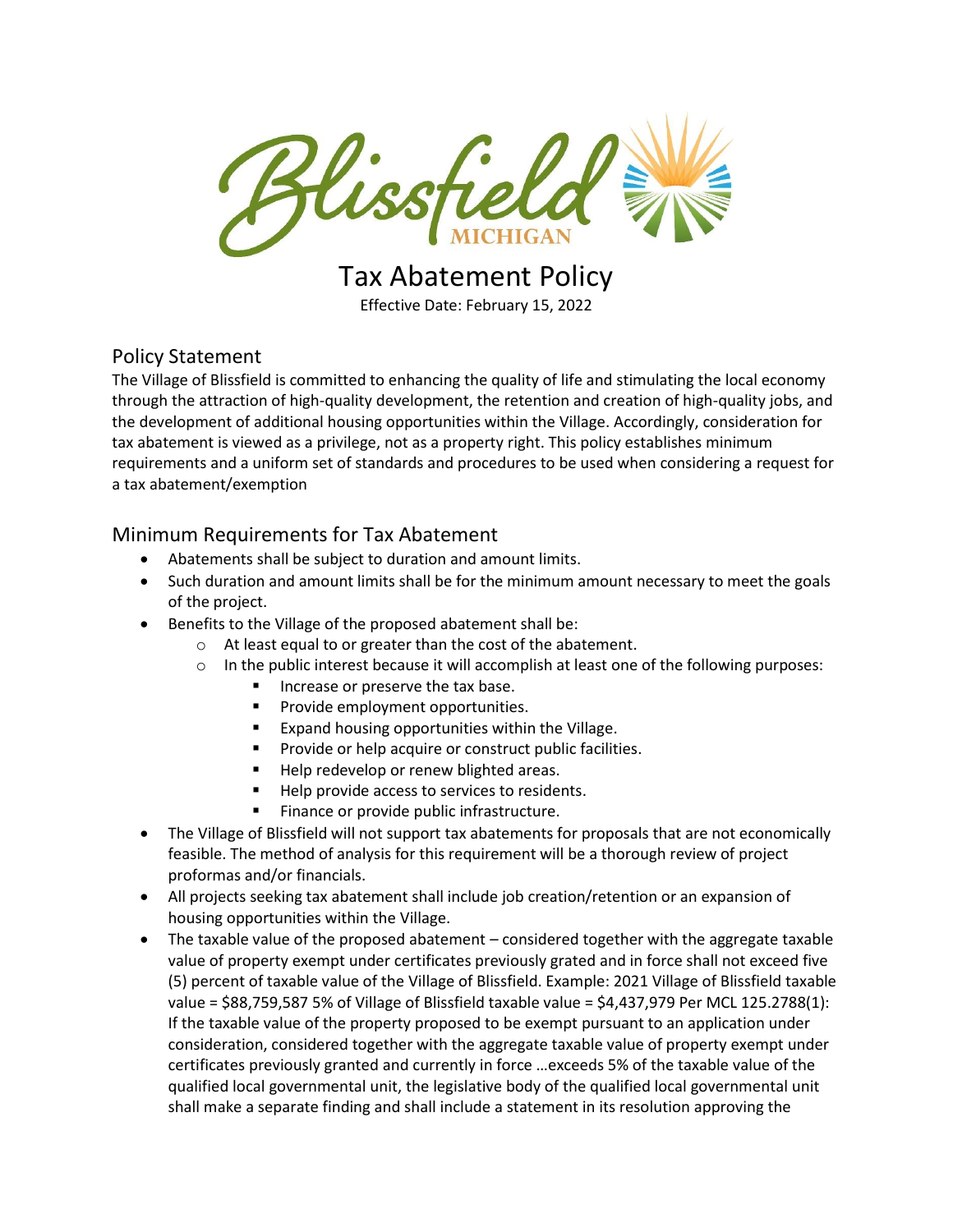application that exceeding that amount shall not have the effect of substantially impeding the operation of the qualified local governmental unit or impairing the financial soundness of an affected taxing unit.

- The Village will not issue or be a signatory on bonds in connection with abatements.
- Commencement of any new construction or improvements shall be within the limits set forth within the applicable public act for the abatement being sought.
- The Village Council will not act on any abatement unless the application presents the project at the public hearing and is available to answer questions.
- The Village of Blissfield reserve the right to waive, modify or amend any of these policies when it is in the best interest of the Village of Blissfield.

## Evaluation Criteria

#### Private Development Objectives

The Village of Blissfield will consider using tax abatements to help private development projects that strive to achieve one or more of the following objectives:

- To retain local jobs and/or increase the number and diversity of high-quality jobs that offer attractive wages and benefits.
- $\blacksquare$  To encourage additional unsubsidized private development in the Village of Blissfield either directly or indirectly through spinoff development without the use of tax abatement.
- To expand the availability of housing opportunities within the Village limits.
- To facilitate the development process and to achieve development of sites that would not be developed without tax abatement assistance.
- To remove blight and/or encourage redevelopment of commercial and industrial areas that result in high quality redevelopment (i.e., contaminated site cleanup) beyond the costs normally incurred in development.
- To provide infrastructure necessary to accommodate economic development.
- To meet other public policy goals as adopted by the Village of Blissfield including but not limited to the Village's Comprehensive Plan.

#### Additional Objectives

The Village of Blissfield will also consider the following factors when evaluating tax abatement requests to help private development projects:

- To support local businesses, extra consideration will be given to existing businesses seeking to expand and grow within the Village.
- The extent to which the proposed project creates high quality jobs in the Village –paying wages equal to or greater than the average local wage of the same class.
- The extent to which the proposed project adds to the net commercial, industrial, or general tax base of the Village and optimizes the private development of the proposed site.
- **■** Whether or not the proposed project provides services not already provided in the Village or services which are needed.
- Whether or not the proposed business would be in direct competition with existing businesses in the Village. Abatements should not be given to businesses which would receive a competitive advantage over existing businesses in the Village.
- Whether or not the project will significantly impact environmental/natural resources.
- The extent to which other political subdivisions are in support of the project.
- The extent to which the project represents additional tax revenue for the Village.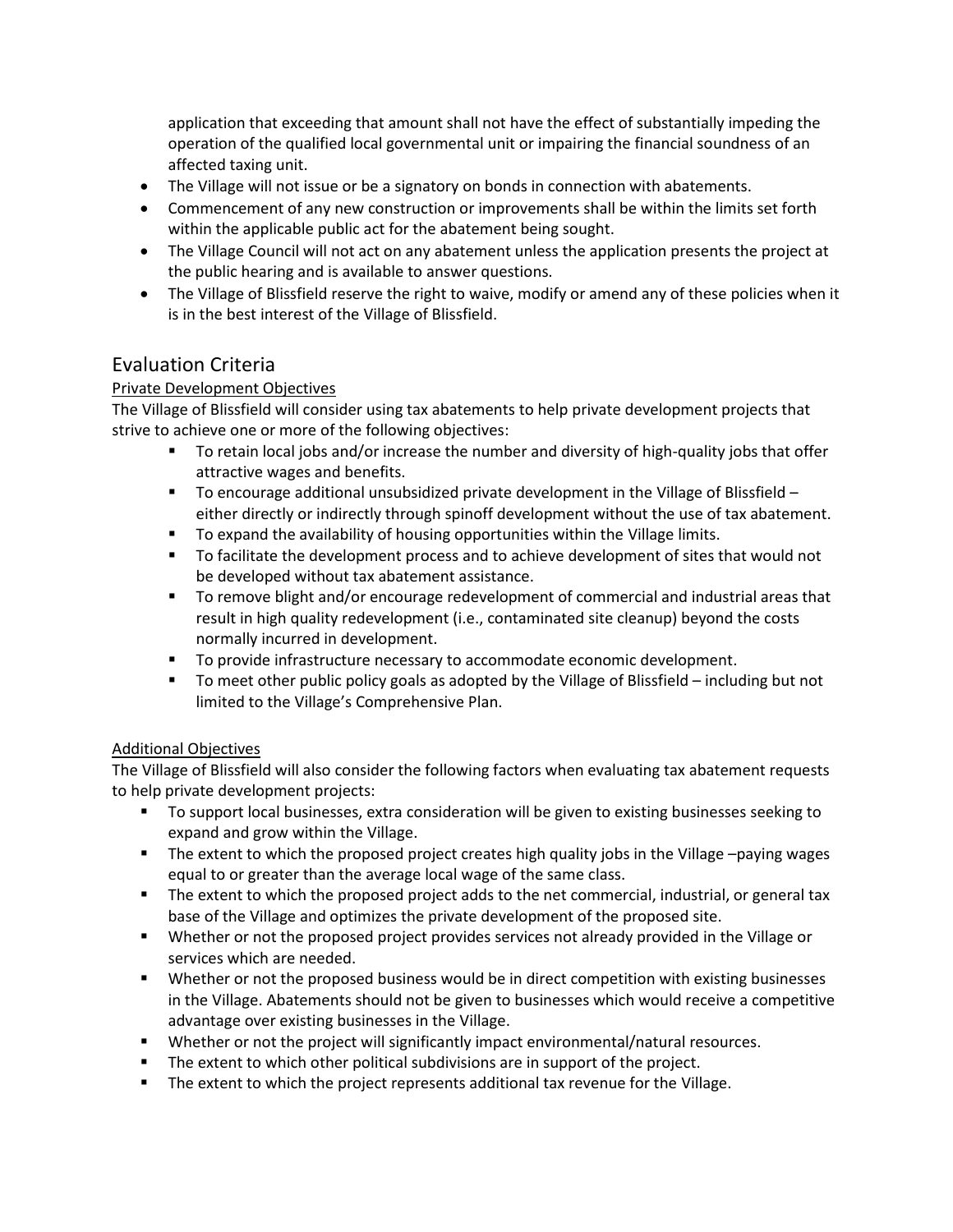- The extent to which the project requires improvements in village infrastructure, road construction, or other traffic problems. Also, to be considered is the impact of the proposal on other village services such as law enforcement, parks, and historic preservation.
- Consistency of the proposed project with the Village land use regulations and planning and zoning policies.
- How the proposed project furthers the goals and objectives of the Village and/or community.
- The level of private financial investment into the project.
- The extent to which the project utilizes local vendors/products in construction and/or operation upon completion.

## Application

The applicant shall apply for all projects for which a tax abatement is sought from the Village of Blissfield. Applications shall include:

- A letter formally requesting tax abatement from the Village of Blissfield.
	- $\circ$  For some abatements, this letter must also request that a tax abatement district be established for the property depending on the public act governing the abatement.
- A project pro-forma.
- **•** Official forms developed by the State of Michigan if applicable shall also be submitted in a timely manner per procedures set forth within the applicable abatement act under which the application is made.
- The applicant shall submit completed applications to the Village Clerk. An application will not be accepted if it is incomplete or if any required materials are not included.

# Approval Process

The Village Clerk shall notify – by certified mail – each taxing jurisdiction of a request to establish an abatement district or application for the abatement. Said taxing jurisdiction shall have fifteen (15) days from the date of receipt of said notification to respond in writing with their thoughts and considerations. These taxing jurisdictions shall have no voting or veto authority.

The Village Clerk shall notify applicant by certified mail if the application is found consistent with this policy.

Procedures set forth within the abatement act shall be followed.

- The length of the exemption shall be determined by the attached abatement schedule.
- The approval for the abatement district and approval of an application for abatement shall not be addressed at the same meeting.

# Required Agreements

#### Development Agreement

All projects granted tax abatement will be required to enter into a development agreement. The development agreement will be recorded against the property, will clearly define the responsibilities of the property owner(s) receiving the abatement, and will require annual reporting.

# Annual Reporting Requirements

All projects granted tax abatement shall submit an annual status report. The requirement makes all abatements granted consistent with the State Tax Commission Administrative Rule 55(3). The report will include – but not be limited to – status of employment, wage level, real property project progress and